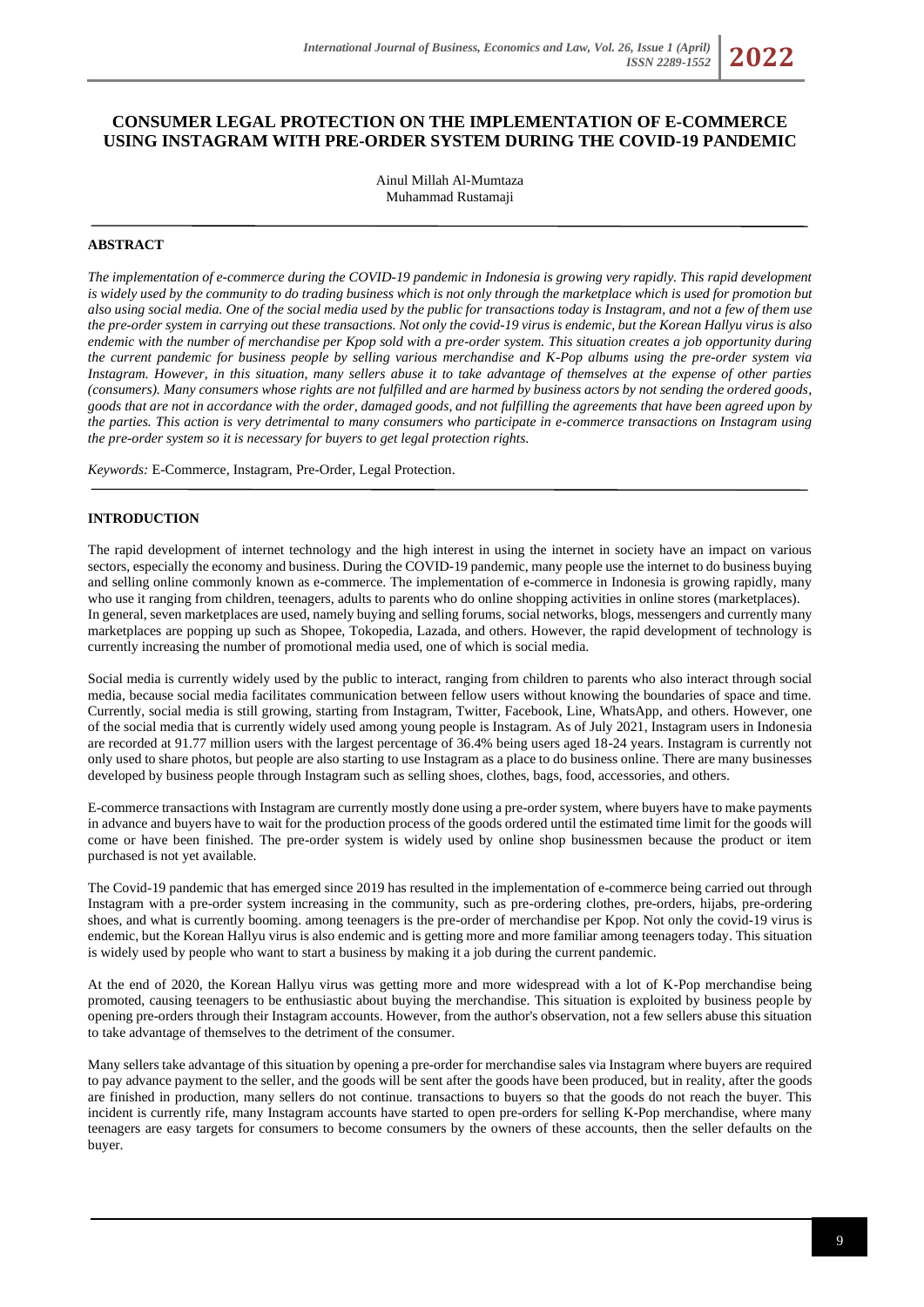Based on this, the seller should fulfill his obligations as a seller, which obligations include:

- 1. Submit the ownership rights to the goods being traded, and
- 2. To bear the comfort of the goods and to bear the hidden defects.

The weak position of the buyer in terms of proving when a default occurs, where the seller should be fully responsible for the business activities he carries out in e-commerce transactions so as not to harm the buyer. This action is very detrimental to many buyers who participate in e-commerce transactions on Instagram using the pre-order system so it is necessary for buyers to get legal protection rights. Therefore, the author will examine further the legal protection of consumers in the implementation of ecommerce transactions with a pre-order system through Instagram media as the basis for the engagement of two parties who enter into an engagement.

## **METHOD**

The author in this study uses qualitative research methods with normative juridical research types that refer to legal norms contained in laws and regulations as well as norms that develop and live in society by using primary and secondary legal sources. This research is descriptive-analytical which reveals the laws and regulations relating to legal theories that are the object of research, as well as the law in its implementation in the community which is concerned with being the object of research to examine the problems to be studied, the author uses a statutory approach ( statue approach) by using primary legal sources from various applicable regulations relating to consumer legal protection and secondary legal sources from various existing research and articles.

#### **RESULTS AND DISCUSSION**

The outbreak of COVID-19 in Indonesia and the enactment of Large-Scale Social Restrictions (PSBB) by the government have disrupted the economy in Indonesia, such as restaurants, tourist attractions, hotels, market traders, malls, and others being affected by the outbreak. Many people are not ready to face these conditions because their sources of livelihood to survive are completely limited. However, over time, people began to rise in the midst of this COVID-19 pandemic. Coordinating Minister Airlangga explained that there was an increase in the use of digital technology which was reflected in an increase in traffic of around 15-20% where digitization towards industry 4.0 was a necessity. One of the methods used is by maximizing digital marketing. During this pandemic, online shops have experienced a drastic increase due to the implementation of the PSBB by the government so that people stay at home so that online shops are used by the community to meet primary and secondary needs.

The rapid development of internet technology and the high interest in using the internet in society have an impact on various sectors, especially the economy and business. During the COVID-19 pandemic, many people use the internet to do business buying and selling online commonly known as e-commerce. E-commerce is a technology that is growing at this time. London describes e-commerce as a process of buying and selling products electronically by consumers and from company to company with computers as intermediaries for carrying out transactions. E-commerce has 2 characteristics, namely business to business and business to consumers. The criteria for goods traded through e-commerce are also regulated by the government, but are not regulated in detail and follow Government Regulation Number 2 of 2000 concerning National Standardization and Regulation of the Minister of Industry Number 29 of 2017 concerning Provisions and Procedures for Calculation of Component Level Values domestic.

The implementation of e-commerce in Indonesia is growing rapidly, many who use it ranging from children, teenagers, adults to parents who do online shopping activities in online stores (marketplaces). In general, seven places are used as places for selling online, namely buying and selling forums, social networks, blogs, messengers and currently many marketplaces are popping up such as shopee, tokopedia, lazada, and others. However, with the rapid development of technology today, many online business people use social media as a tool for promotion, and one of the social media that is currently widely used is Instagram. The data is recorded that until July 2021, Instagram users in Indonesia reached 91.77 million users with the largest percentage of 36.4% being users aged 18-24 years.

Many Instagram users choose Instagram to conduct e-commerce transactions because many judge Instagram as an effective marketing communication medium. Most of the e-commerce transactions carried out through Instagram are currently implemented using a pre-order system. Many Instagram users use this media to make buying and selling because with Instagram media they can communicate questions and answers between sellers and buyers regarding the availability of goods, it can be done anytime and anywhere, and with one upload it can be directly connected to several other social media so that marketing can be wider quickly. However, Instagram also has several shortcomings, such as the absence of an institution that guarantees the legitimacy of this online store, and the presence of consumers who are not clearly visualized. However, with these shortcomings, it does not reduce the number of users and buying and selling transactions that occur on Instagram as long as it can benefit the parties. Several cases that often occurred in the last year of the pandemic during the implementation of this transaction were sellers who were not responsible and did not fulfill their obligations in fulfilling the rights that buyers had to acquire.

Not only the covid-19 virus is endemic, but the Korean Hallyu virus is also endemic and is becoming more and more familiar among teenagers today, such as various kinds of K-Pop merchandise ranging from lightsticks, posters, key chains, albums, photo cards, and many others. . The number of young people who like it is then used by business people by making it a job field during the current pandemic. Many business people use Instagram to sell various K-Pop merchandise using a pre-order system.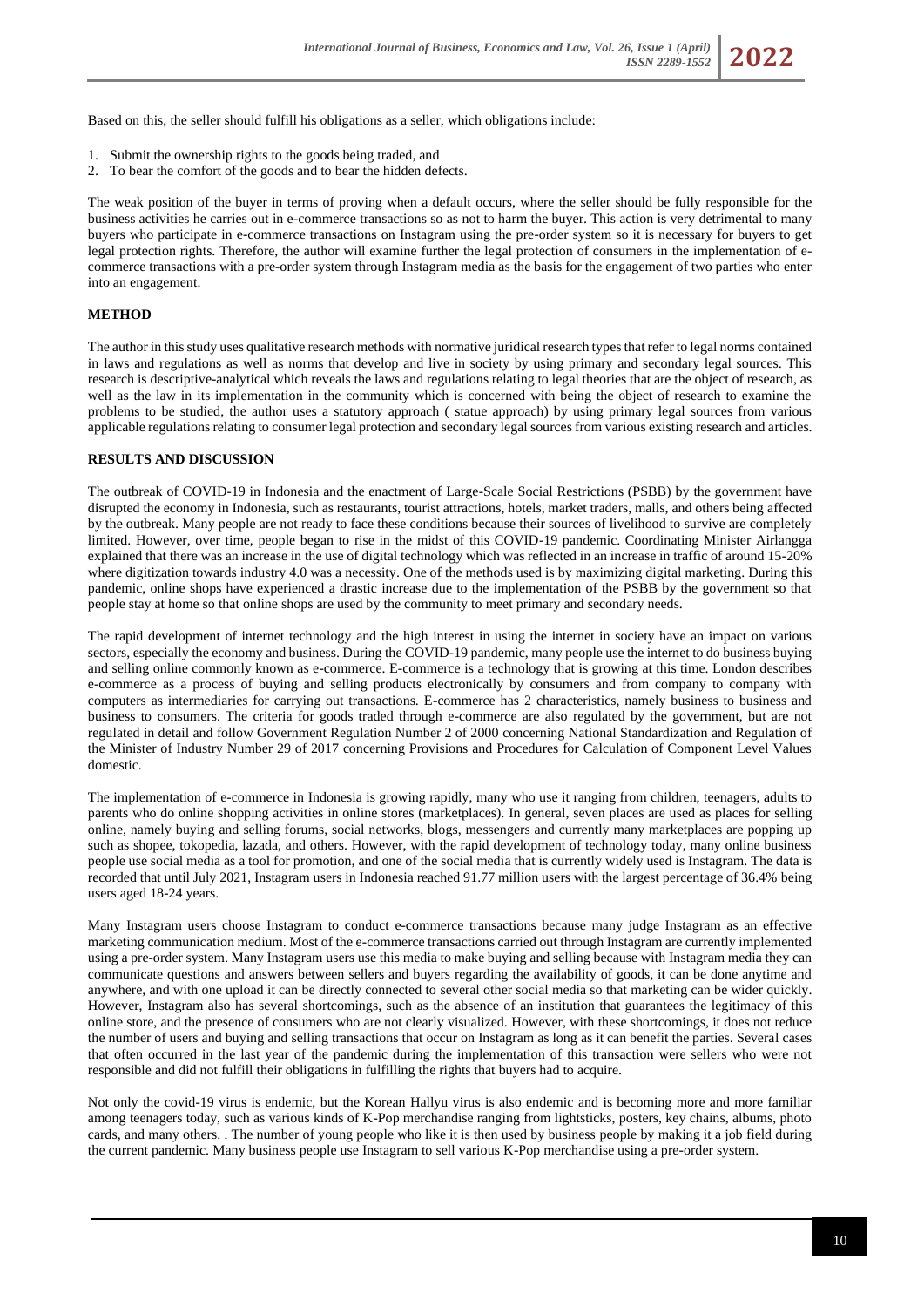

Orders made using the pre-order system were previously carried out through direct communication by the seller and the buyer where the two of them met in person or through communication tools such as letters or telephones. However, after the advent of the internet, many merchants used it and utilized it in making online stores and selling their products to those who frequently surfed the virtual world (internet). The existence of the internet makes it easier for customers to visit online stores and customers can make transactions anywhere. Online business activities are the same as conventional business activities in general, the difference with conventional business in online business is that all activities are carried out online using internet media.

Business people who use the pre-order system in the online shop sector in marketing their products always make standard agreements. A standard agreement is an agreement in which almost all of the clauses are standardized and the other party basically does not have the opportunity to negotiate or ask for changes. This agreement tends to substantively only spell out and highlight the existing rights of the party who has a stronger position while the other party is forced to accept the situation because of his weak position.

The COVID-19 pandemic that has emerged since 2019 has resulted in the implementation of e-commerce being carried out through Instagram with a pre-order system increasing in the community, especially world pre-orders per Kpop. Currently, the implementation of K-Pop album e-commerce on Instagram is booming using a pre-order system. Transactions are carried out by two or more people to order albums where the characteristics are not known to the buyer and the goods are not yet available directly by the seller, and the waiting period for the goods until the goods are available is unknown because the goods are imported from abroad and the buyer is obliged to pay the price written on the Instagram account posts that sell the album.

The systematic implementation of online album buying and selling transactions is widely used because of the increasing demand and the number of comeback seasons from Korean boy groups and girl groups as well as the number of new idol groups emerging during this pandemic, so that many online businesses use them to sell albums and merchandise per Kpop in every year. Korean boy group and girl group comeback season. However, many also abuse this situation to take advantage of themselves to the detriment of others. Many take advantage of each group's comeback by opening a pre-order for album sales from each agency of each group via Instagram where buyers are required to pay advance payment to the seller, but after the goods are finished producing the account does not continue the transaction to the buyers so the goods are not up to the buyer. This incident happened a lot in several Instagram accounts that opened pre-orders for album sales by giving prices that were much cheaper than the prices of other Instagram accounts to the delivery of goods that were quite fast than others and the target of the album selling business was none other than children. -teenagers, who then the seller defaults to the buyers. This is very detrimental to buyers because buyers lose a lot of money not in small amounts, some up to tens of millions of money are not returned and even the seller disappears without anyone notifying the buyer at all.

Based on the description of the case above, it can be seen that e-commerce transactions carried out through Instagram media with the Pre-Order system in practice are still lacking in terms of the legal protection of consumer rights and obligations to the parties, namely between the seller and the buyer. These rights and obligations are a realization of the rights and obligations in the form of buying and selling through Instagram media with a pre-order system. These rights and obligations must be carried out by both parties without harming either party. These rights and obligations are also a counter-achievement and achievement that must be implemented.

In general, in the practice of buying and selling with a pre-order system, the seller mentions the nature of the product first, starting from the characteristics of the goods, the price of the goods, the size, weight, quality, and quantity of the goods and the time of delivery of the goods even though the goods have not been produced. However, this also does not guarantee freedom from unwanted things, such as the occurrence of actions outside the agreement carried out by the seller, for example. Unwanted possibilities can occur where goods traded through Instagram media do not match reality. This can happen, the buyer has placed an order and has paid for the goods he bought, but the goods received by the buyer are not in accordance with what was agreed. This act can be considered as an act of default.

According to Professor Subekti, S.H., there are four types of default, namely:

- 1. Not doing what he was promised to do;
- 2. Carry out what was promised but late;
- 3. Carry out what was promised, but not as what was promised;
- 4. Doing something that according to the agreement should not be done.

The vulnerability of making transactions with the pre-order system through Instagram media is due to the increasing number of online businesses using the application so many individuals are taking advantage of the current pandemic situation. The occurrence of actions outside the agreement carried out by the seller or what is called default. In this case, whereafter the buyer places an order and then makes a payment, the owner of the Instagram account in the sale and purchase can immediately block the buyer's Instagram account so that the buyer cannot find the seller's Instagram account again. Actions like this result in the buyer not being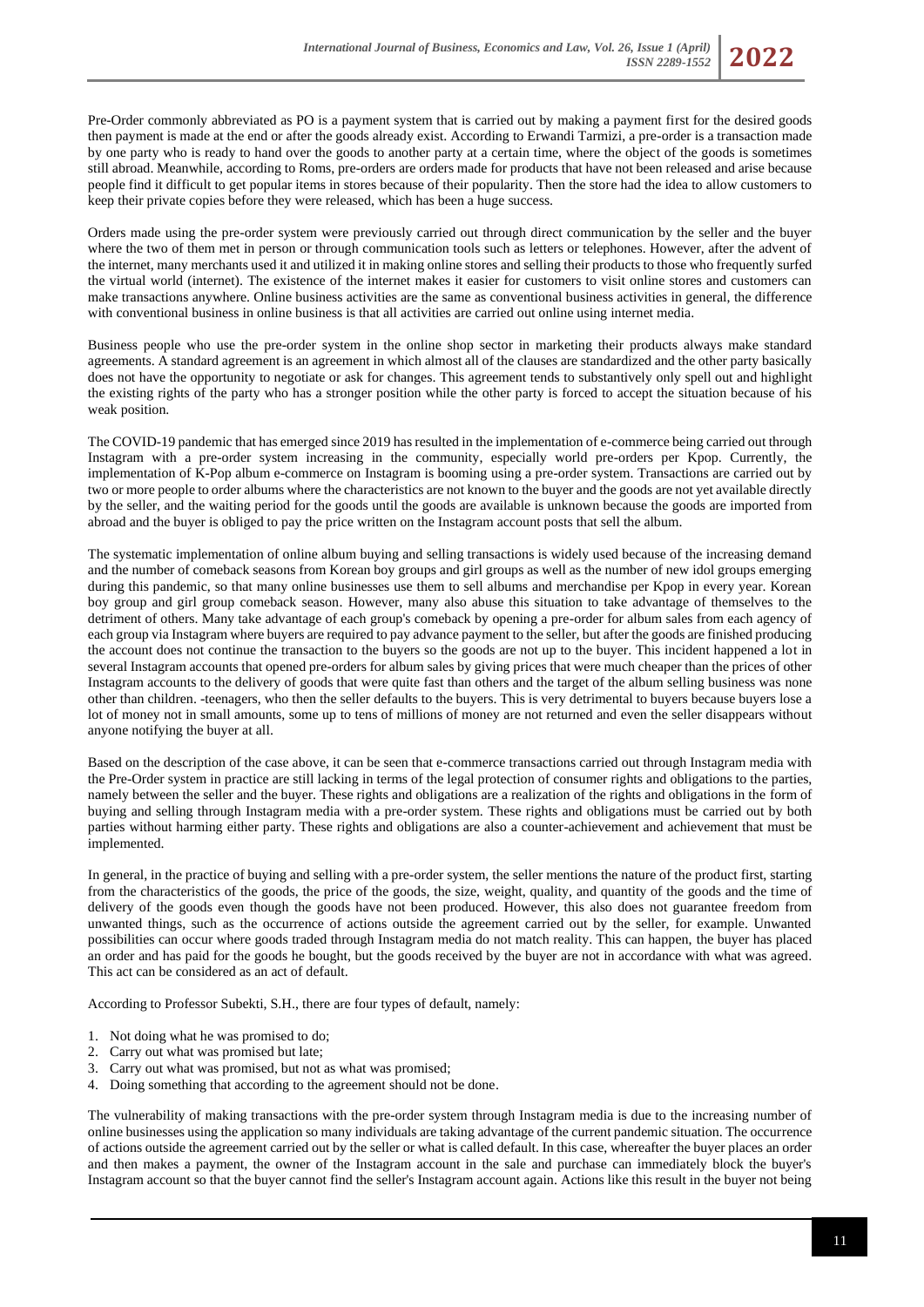able to receive his rights at all, and even the losses received are greater because the pre-orders are not only for one or two items. To carry out a prosecution, very strong evidence is needed, while in Instagram media if the account has been blocked by another account, then anything related to the blocking account will be lost and the contents of the conversation related to buying and selling transactions that have been carried out are lost, making it difficult to prove the action.

Default in this e-commerce transaction is mostly done by the seller, if the seller defaults, the consumer can contact the seller to confirm the agreement that has been made regarding the goods he bought. In this case, the seller should fulfill his obligations as a seller, which obligations include:

- 1. Submit the ownership rights to the goods being traded, and
- 2. To bear the comfort of the goods and to bear the hidden defects.

From the case described above, it will be very difficult for buyers to fulfill their rights in carrying out e-commerce transactions with this pre-order system. Because by using Instagram media, it is very easy for sellers to take these actions and can quickly eliminate evidence of buyers. So that if there is action outside the agreement or a default in these circumstances, the position of the buyer can be said to be weak. Due to the weak position of the buyer in terms of proving when a default occurs, the seller should be fully responsible for the business activities carried out in e-commerce transactions so as not to harm the buyer. Article 21 paragraph (2) letter a of the Law on Information and Electronic Transactions states that "if it is carried out alone, all legal consequences in the implementation of electronic transactions are the responsibility of the parties to the transaction". This, in ecommerce transactions, the party responsible is the party who defaults which in this case is carried out by the online seller of business actors. Meanwhile, according to the Civil Code due to default by the debtor or parties who have the obligation to carry out the achievements in the agreement, can cause losses for creditors or parties who have the right to receive achievements. The legal consequences for parties who have the obligation to carry out the achievements in the agreement but are in default, namely:

- 1. He must pay compensation suffered by creditors or parties who have the right to receive achievements (Article 1243 of the Civil Code);
- 2. He must accept the termination of the agreement accompanied by payment of compensation (Article 1267 of the Civil Code);
- 3. He must accept the risk transfer from the time the default occurs (Article 1237 paragraph (2) of the Civil Code);

In addition, according to article 1266 of the Civil Code, in a reciprocal agreement, a default from one party gives the other party the right to terminate the contract in court, even though the termination conditions regarding the non-fulfillment of obligations are stated in the agreement. If the terms of termination are not stated in the agreement, then the judge in court is free to demand conditions on the defendant's claim to purchase a period of time for the defendant to give the defendant the opportunity to carry out his obligations, which period cannot be more than one month.

## **CONCLUSION**

E-commerce transactions carried out through Instagram media with the Pre-Order system in its implementation there is no legal protection for the fulfillment of consumer rights by business travelers. The weak position of consumers when a default occurs, results in consumers not being able to demand accountability from the seller who should be fully responsible for the implementation of transactions carried out in e-commerce transactions.

#### **REFERENCES**

Ainul Yaqin. Legal Consequences of Default in Online Trading according to the Information and Electronic Transaction Law. DYNAMICS Scientific Journal of Law, Vol. 25 No. 06. 2019.

- Ali, Zainuddin. (2016). Legal Research Methods. Jakarta: Sinar Graphic.
- Anisa Putri Amalia, Shelviana Aprilliani Nurjanah, Ully Purbandani, Dhanar Intan Surya Saputra. Utilization of Instagram for Marketing Media for Ulvisa Shop Products during the COVID-19 Pandemic. JUDIMAS, Vol.1, No.2. December 2020. Ariyani, Evie. (2013). Legal agreement. Yogyakarta: Waves.
- Emmy Febriani Talib & Ni Putu Suci Meinarni. Juridical Review Regarding Marketplace Based On Indonesian Law And Legislation (Review On Marketplace Based On Indonesian Law And Legislation). IUS Vol. VII No. 2, August 2019.
- Restini Ginawati1 & Dini Salmiyah Fithrah. Flourish Marketing Communication Strategy Through Instagram Social Media (Qualitative Descriptive Study on @Florash Instagram Account). E-Proceeding Of Management: Vol.6 No.2 August 2019.
- Rizaty, Monavia Ayu. 10 Countries with the Most Instagram Users (Millions) (Until July 2021). https://databoks.katadata.co.id/datapublish/2021/08/03/inilah-negara-user-instagram-terbanyak-indonesia-urutanberapa. Accessed on November 04, 2021, at 22:22.
- Safitri Mukarromah & Tiyas Ambawani. The Practice of Buying and Selling Online with a Pre-Order System at an Online Shop in a Review of Islamic Law. Alhamra Vol. 01, No. 01, February 2020.
- S.K., Celina Tri. (2008). Consumer Protection Law. Jakarta: Sinar Graphic.
- Subekti. (1982). Various Agreements. Bandung: PT Alumni.
- Syahmin. (2007). International Commercial Law. Jakarta: PT Raja Grafindo Persada.

Wahyudi, Aang Arif & Onno W Purbo. (2009). Get to know E-Commerce. Jakarta: PT Elex Media Komputindo.

Yudi Cornelis. Accidentalia Elements In Pre-Order Online Purchases Associated With The Principle Of Freedom Of Contract. Journal of Judicial Review, Vol. XXI, No. 1. July 2019.